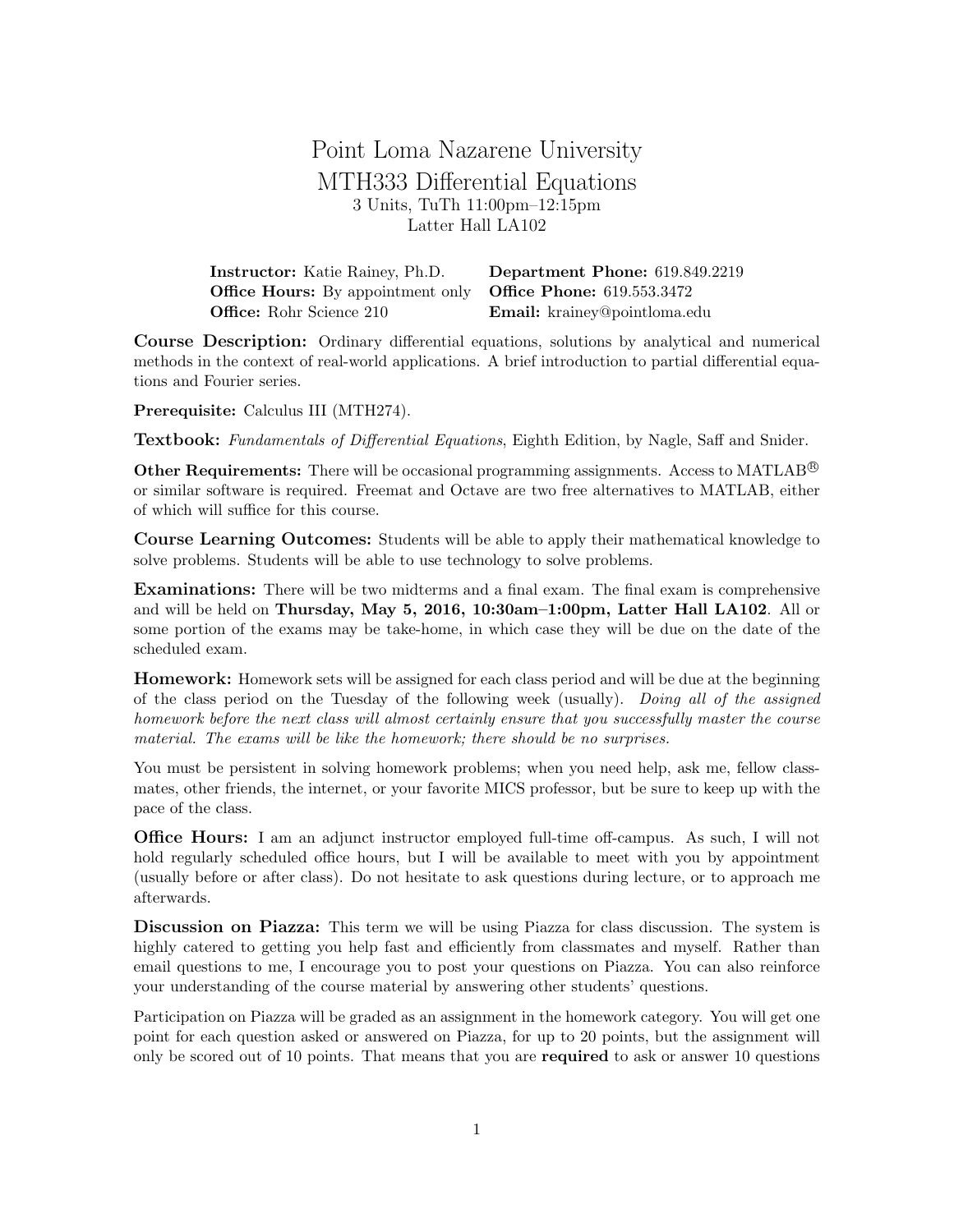(roughly one per homework assignment), but you can also get up to 10 extra credit points for asking or answering more.

If you have any problems or feedback for the developers, email team@piazza.com. Find our class page at: https://piazza.com/pointloma/spring2016/mth333/home

| <b>Grade Distribution:</b> |        | Letter Grade Distribution: |                                                  |          |
|----------------------------|--------|----------------------------|--------------------------------------------------|----------|
| Projects                   | 20\%   |                            | $>= 93.00$ A   73.00 - 76.99 C                   |          |
| Homework                   | 15%    |                            | $90.00 - 92.99$ A-   $70.00 - 72.99$ C-          |          |
| Midterm Exams              | $40\%$ |                            | $87.00 - 89.99$ B+ $67.00 - 69.99$ D+            |          |
| Final Exam                 | $25\%$ |                            | $83.00 - 86.99$ B $\mid 63.00 - 66.99$           | D        |
|                            |        |                            | $80.00 - 82.99$ B- $60.00 - 62.99$               | $\Gamma$ |
|                            |        |                            | 77.00 - 79.99 C+ $\vert \langle = 59.99 \vert$ F |          |

## Course Policies:

- In-class exams are closed-book, though you will be allowed a "cheat sheet" (one sheet of paper, no larger than 8.5"  $\times$  11", on both sides of which you may write or type).
- One lowest homework score will be dropped.
- A written assignment or computer assignment is late if it is not received at or before the beginning of class on the due date. Late work will not be accepted.
- Make-up tests will be given only by arrangement with the instructor for reasons of documented emergency.
- Course policies, assignments, and due dates are subject to change at the discretion of the instructor.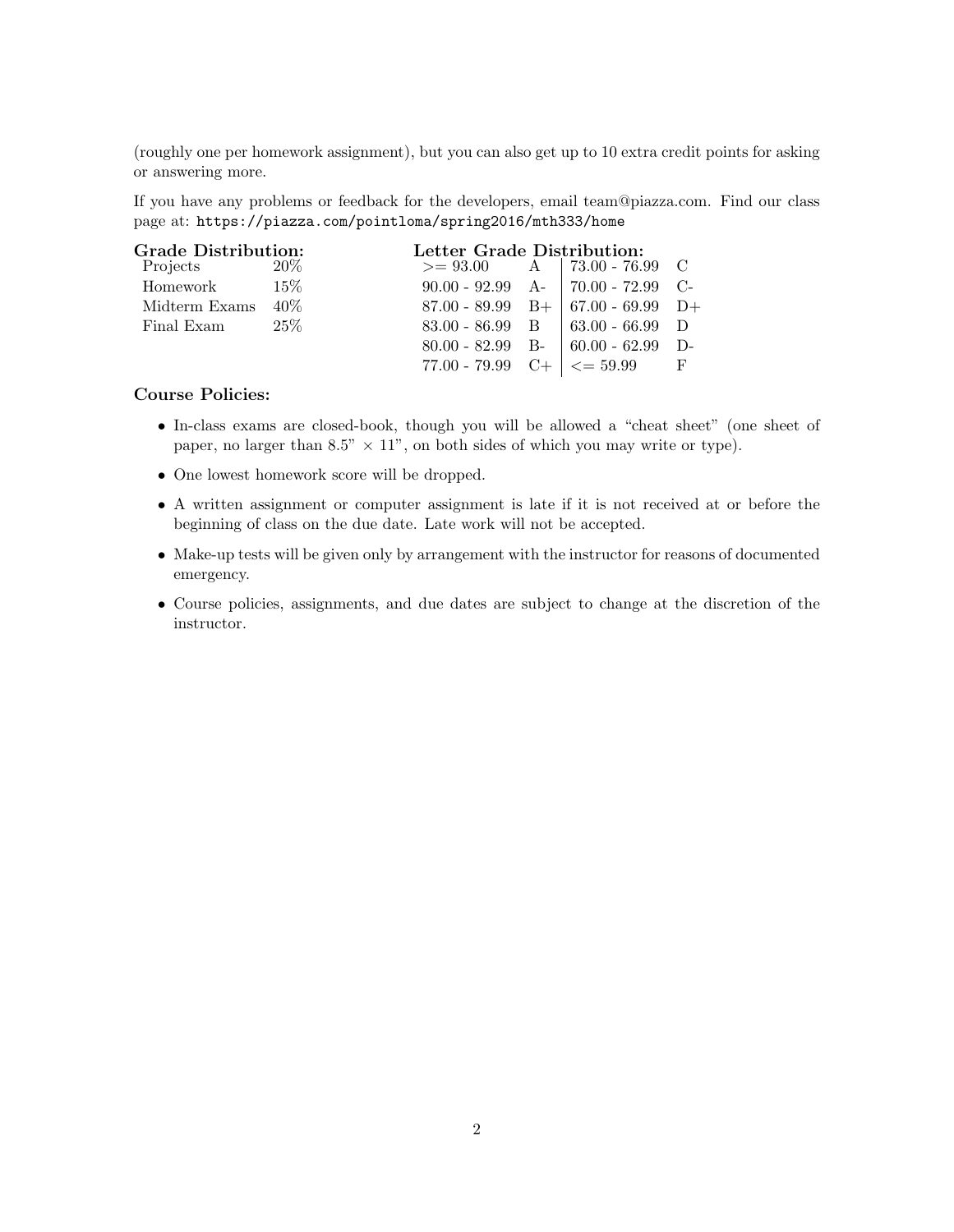## Tentative course outline:

Outline is tentative and subject to change.

| Week                     | Dates           | Subject                            | Sections                   |
|--------------------------|-----------------|------------------------------------|----------------------------|
| $\mathbf{1}$             | Th $1/14$       | Introduction                       | 1.1                        |
| $\overline{2}$           | Tu $1/19$       | Introduction                       | 1.2,3                      |
|                          | Th $1/21$       | First Order Differential Equations | 2.2                        |
| $\overline{3}$           | Tu $1/26$       | First Order Differential Equations | $\overline{2.3,4}$         |
|                          | Th $1/28$       | First Order Differential Equations | $2.6\,$                    |
| $\overline{4}$           | Tu $\sqrt{2}/2$ | Mathematical Models                | 3.2,3,4                    |
|                          | Th $2/4$        | Numerical Methods                  | 1.4, 3.6                   |
|                          |                 | Hand out Midterm 1 (take home)     |                            |
| $\bf 5$                  | Tu $2/9$        | Midterm 1 Due                      |                            |
|                          |                 | Linear Second-Order Equations      | 4.1,2                      |
|                          | Th $2/11$       | Linear Second-Order Equations      | 4.3,4                      |
| $\,6\,$                  | Tu $2/16$       | Linear Second-Order Equations      | 4.5,6                      |
|                          | Th $2/18$       | Linear Second-Order Equations      | 4.9,10                     |
| $\overline{\mathcal{I}}$ | Tu $2/23$       | Introduction to Systems            | 5.1,2                      |
|                          |                 | Project 1 Due                      |                            |
|                          | Th $2/25$       | Laplace Transforms                 | 7.2                        |
| 8                        | Tu $3/1$        | Laplace Transforms                 | 7.3,4                      |
|                          | Th $3/3$        | Laplace Transforms                 | $7.5\,$                    |
|                          |                 | SPRING BREAK                       |                            |
| $\boldsymbol{9}$         | Tu $3/15$       | Laplace Transforms                 | 7.6,7                      |
|                          | Th $3/17$       | Laplace Transforms                 | 7.9                        |
| $10\,$                   | Tu $3/22$       | Midterm Review                     |                            |
|                          | Th $3/24$       | NO CLASS                           |                            |
| $\overline{11}$          | Tu $3/29$       | Midterm 2                          | Covers through Ch. 7       |
|                          |                 | (May push MT to Thursday)          |                            |
|                          | Th $3/31$       | Series Solutions                   | 8.1,2                      |
| 12                       | Tu $4/5$        | Series Solutions                   | 8.3,4                      |
|                          | Th $4/7$        | Series Solutions                   | 8.5,6                      |
| 13                       | Tu $4/12$       | Partial Differential Equations     | 10.1,2                     |
|                          | Th $4/14$       | Partial Differential Equations     | 10.3                       |
| 14                       | Tu $4/19$       | Partial Differential Equations     | 10.4                       |
|                          | Th $4/21$       | Partial Differential Equations     | $10.5\,$                   |
| $15\,$                   | Tu $4/26$       | Partial Differential Equations     | 10.6                       |
|                          | Th $4/28$       | Final Exam Review                  |                            |
|                          | Th $5/5$        | <b>FINAL EXAM</b>                  | Covers all course material |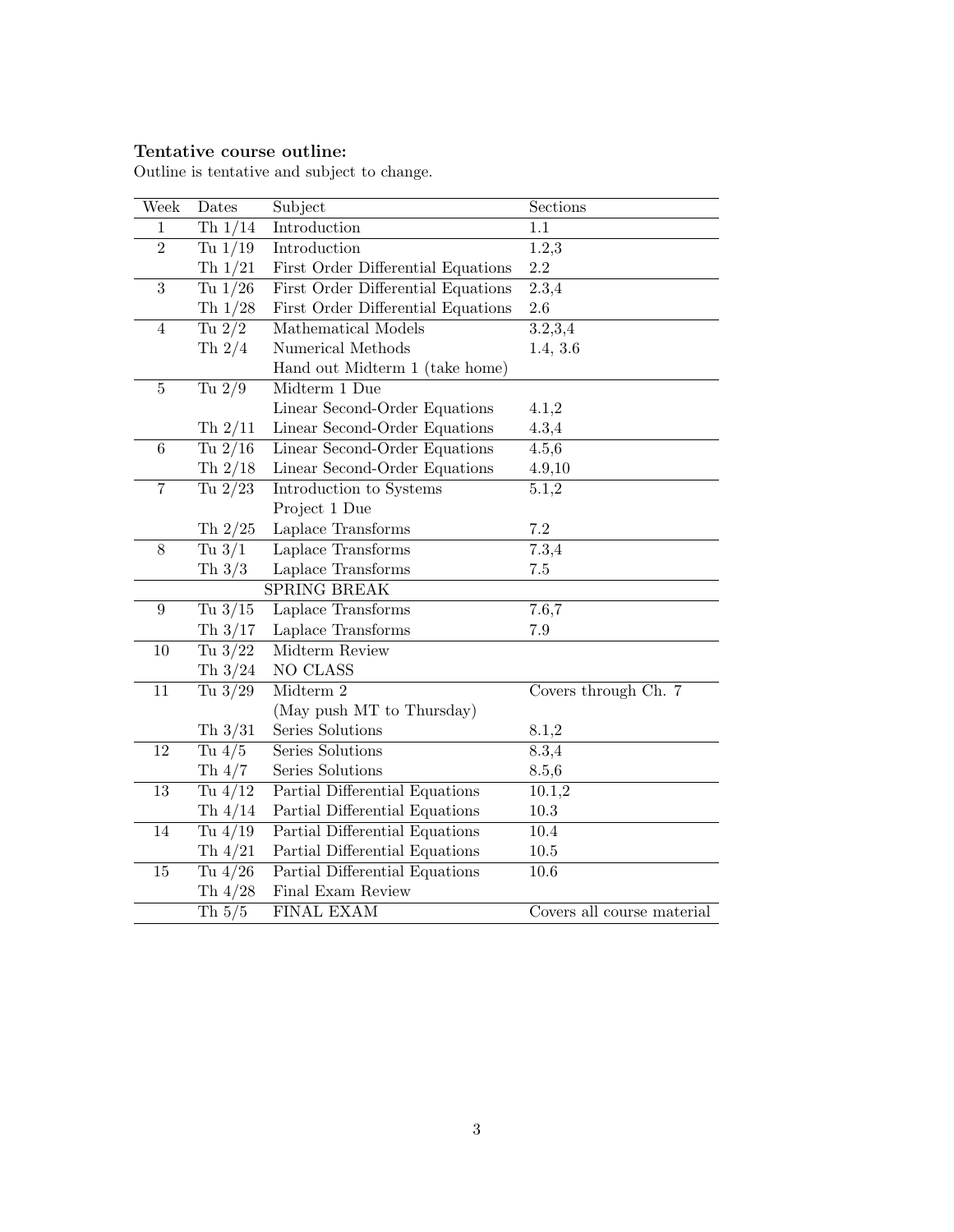University Mission: Point Loma Nazarene University exists to provide higher education in a vital Christian community where minds are engaged and challenged, character is modeled and formed, and service becomes an expression of faith. Being of Wesleyan heritage, we aspire to be a learning community where grace is foundational, truth is pursued, and holiness is a way of life.

Department Mission: The Mathematical, Information, and Computer Sciences department at Point Loma Nazarene University is committed to maintaining a curriculum that provides its students with the tools to be productive, the passion to continue learning, and Christian perspectives to provide a basis for making sound value judgments.

Attendance: Attendance is expected at each class session. In the event of an absence you are responsible for the material covered in class and the assignments given that day.

Regular and punctual attendance at all classes in which a student is registered is considered essential to optimum academic achievement. Therefore, regular attendance and participation in each course are minimal requirements to be met. There are no allowed or excused absences except as approved in writing by the Provost for specific students participating in certain university-sanctioned activities. Excused absences still count toward the 10%–20% limits, but allow students to make up work, quizzes, or tests missed as a result of a university-sanctioned activity. Activities of a unique nature, such as labs or other activities identified clearly on the syllabus, cannot be made up except in rare instances when instructors have given advanced, written approval for doing so. Whenever the number of accumulated absences in a class, for any cause, exceeds ten (10) percent of the total number of class meetings, the faculty member should send an e-mail to the student and the Vice Provost for Academic Administration (VPAA) warning of attendance jeopardy. If more than twenty (20) percent of the total number of class meetings is reported as missed, the faculty member or VPAA may initiate the students de-enrollment from the course without further advanced notice to the student. If the date of de-enrollment is past the last date to withdraw from a class, the student will be assigned a grade of W or WF consistent with university policy in the Grading section of the catalog. There are no refunds for courses where a de-enrollment was processed. For more details see the PLNU catalog:

http://catalog.pointloma.edu/content.php?catoid=18&navoid=1278#Class\_Attendance

Class Enrollment: It is the students responsibility to maintain his/her class schedule. Should the need arise to drop this course (personal emergencies, poor performance, etc.), the student has the responsibility to follow through (provided the drop date meets the stated calendar deadline established by the university), not the instructor. Simply ceasing to attend this course or failing to follow through to arrange for a change of registration (drop/add) may easily result in a grade of F on the official transcript.

Academic Accommodation: While all students are expected to meet the minimum academic standards for completion of their courses as established by the instructors, students with special needs may require academic accommodations. At Point Loma Nazarene University, students requesting academic accommodations must file documentation with the Disability Resource Center (DRC), located in the Bond Academic Center. Once the student files documentation, the Disability Resource Center contacts the students instructors and provides written recommendations for reasonable and appropriate accommodations to meet the individual needs of the student. This policy assists the university in its commitment to full compliance with Section 504 of the Rehabilitation Act of 1973, the Americans with Disabilities (ADA) Act of 1990, and ADA Amendments Act of 2008, all of which prohibit discrimination against students with special needs and guarantees all qualified students equal access to the benefits of PLNU programs and activities. For more details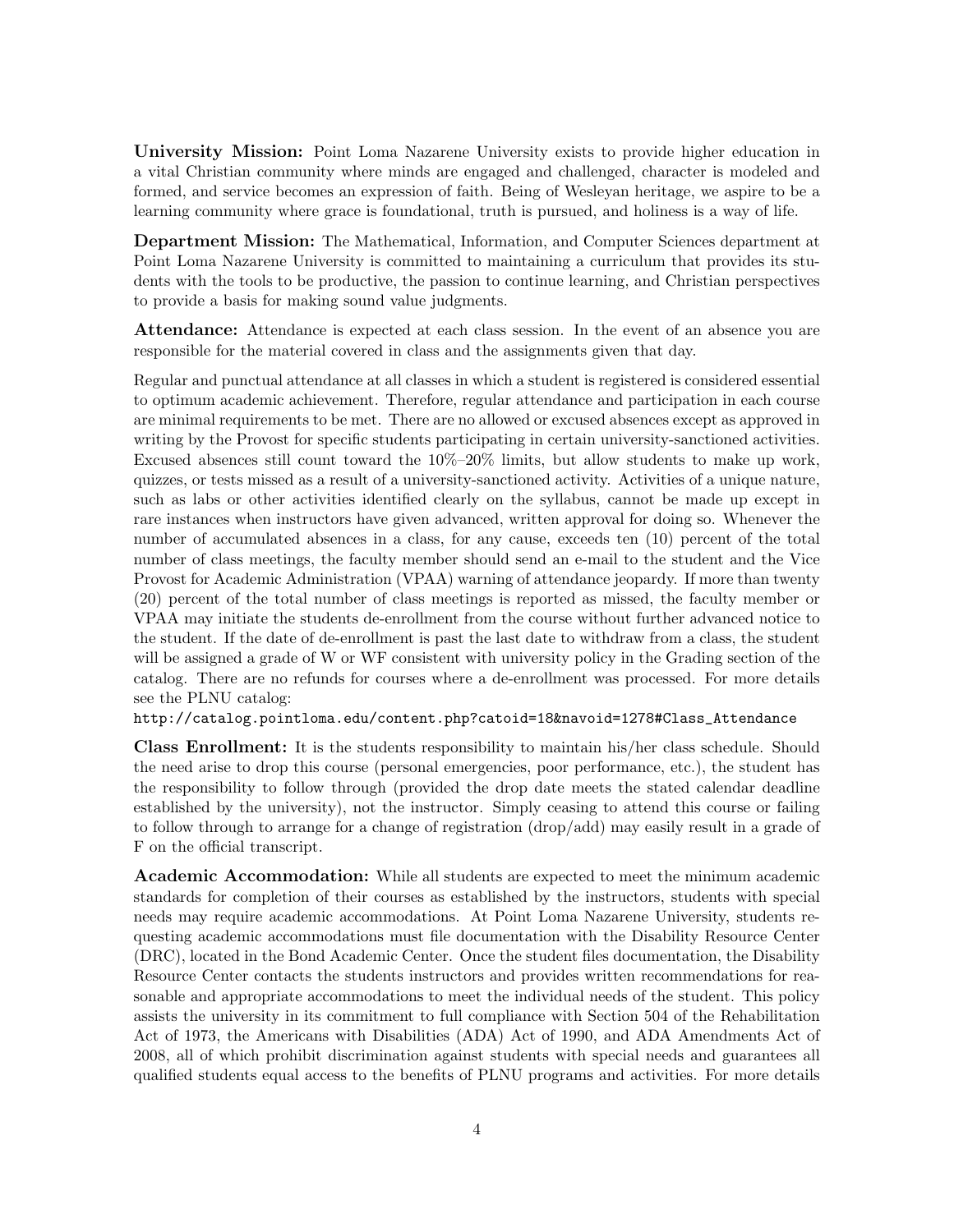see the PLNU catalog: http://catalog.pointloma.edu/content.php?catoid=18&navoid=1278 #Academic\_Accommodations

Students with learning disabilities who may need accommodations should discuss options with the instructor during the first two weeks of class.

Academic Honesty: The Point Loma Nazarene University community holds the highest standards of honesty and integrity in all aspects of university life. Any violation of the universitys commitment is a serious affront to the very nature of Point Lomas mission and purpose. Violations of academic honesty include cheating, plagiarism, falsification, aiding academic dishonesty, and malicious interference. The details of PLNUs meaning of each of these words can be found in the PLNU catalog at:

http://catalog.pointloma.edu/content.php?catoid=18&navoid=1278#Academic\_Honesty

A student remains responsible for the academic honesty of work submitted in PLNU courses and the consequences of academic dishonesty beyond receipt of the final grade in the class and beyond the awarding of the diploma. Ignorance of these catalog policies will not be considered a valid excuse or defense. Students may not withdraw from a course as a response to a consequence.

A student who is caught cheating on any item of work will receive a zero on that item and may receive an "F" for the semester. See the PLNU Catalog for a further explanation of the PLNU procedures for academic dishonesty.

http://catalog.pointloma.edu/content.php?catoid=18&navoid=1278#Academic\_Honesty

Cheating consists of using work other than your own and not citing it, storing answers on calculators or other devices for exams, obtaining copies of old exams, etc.

You may work on homework and projects for this course in groups, however your answers must show enough variation from the work of others to indicate that it was not merely copied.

Final Exam Date and Time: The final exam date and time is set by the university at the beginning of the semester and may not be changed by the instructor. Only in the case that a student is required to take three exams during the same day of finals week is an instructor authorized to change the exam date and time for that particular student.

Copyright Protected Materials: Point Loma Nazarene University, as a non-profit educational institution, is entitled by law to use materials protected by the US Copyright Act for classroom education. Any use of those materials outside the class may violate the law.

Credit Hour: In the interest of providing sufficient time to accomplish the stated course learning outcomes, this class meets the PLNU credit hour policy for an 3 unit class delivered over 15 weeks. Specific details about how the class meets the credit hour requirements can be provided upon request.

Educational Records (FERPA) and Directory Information: e Family Educational Rights and Privacy Act (FERPA) of 1974 as amended affords students certain rights with respect to their education records. These include: 1) the right to inspect and review the students education records within 45 days of the day the university receives a request for access, 2) the right to request the amendment of the students education records that the student believes are inaccurate or misleading, 3) the right to consent to disclosures of personally identifiable information contained in the students education records, and 4) the right to file a complaint with the U.S. Department of Education concerning alleged failures by Point Loma to comply with the requirements of FERPA.